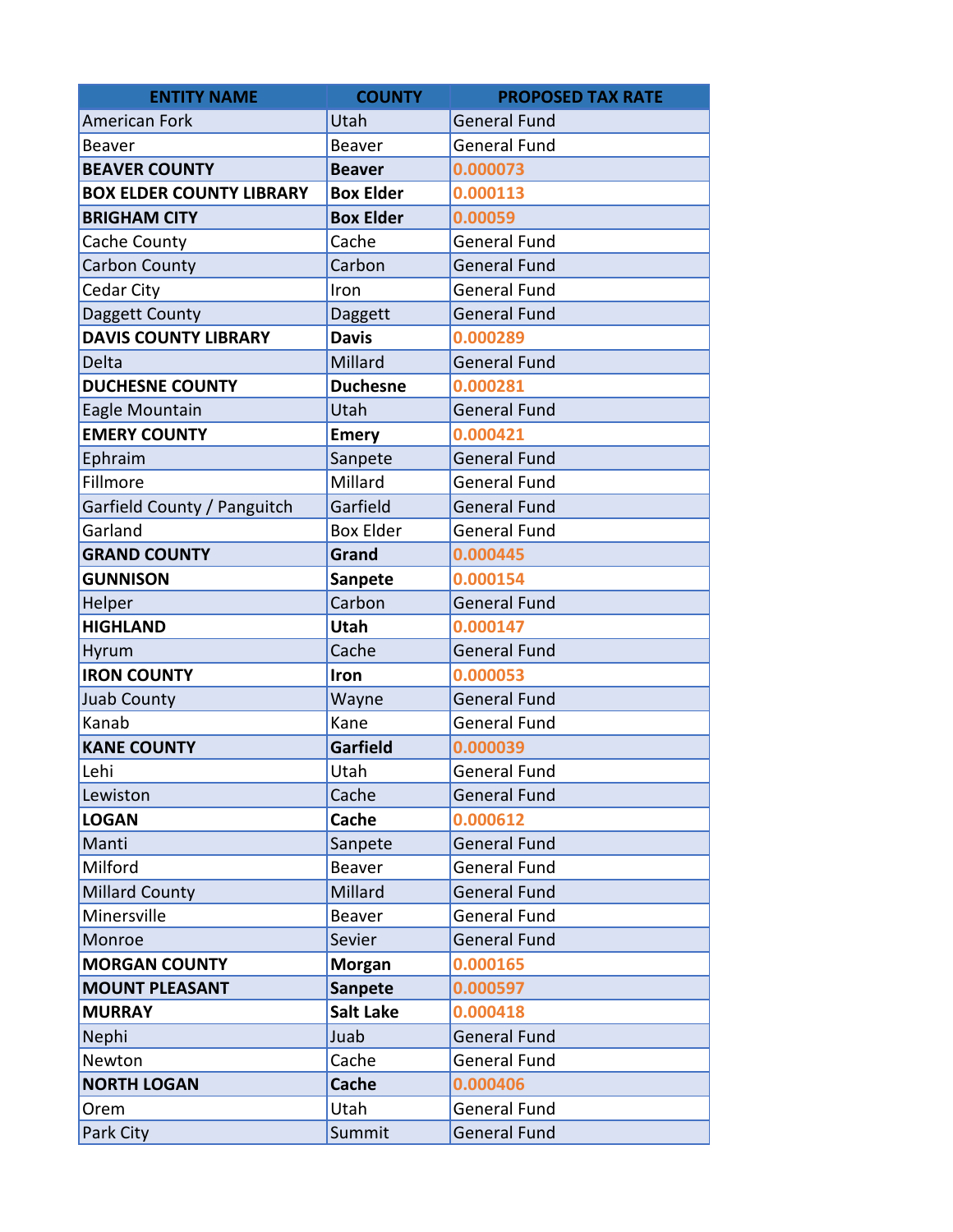| Parowan                         | Iron             | <b>General Fund</b> |  |
|---------------------------------|------------------|---------------------|--|
| Payson                          | Utah             | <b>General Fund</b> |  |
| <b>Piute County</b>             | Garfield         | <b>General Fund</b> |  |
| <b>Pleasant Grove</b>           | Utah             | <b>General Fund</b> |  |
| Price                           | Carbon           | <b>General Fund</b> |  |
| <b>PROVO</b>                    | <b>Utah</b>      | 0.000496            |  |
| <b>Rich County</b>              | Rich             | <b>General Fund</b> |  |
| Richfield                       | Sevier           | <b>General Fund</b> |  |
| Richmond                        | Cache            | <b>General Fund</b> |  |
| Salina                          | Sevier           | <b>General Fund</b> |  |
| <b>SALT LAKE CITY</b>           | <b>Salt Lake</b> | 0.000649            |  |
| <b>SALT LAKE COUNTY LIBRARY</b> | <b>Salt Lake</b> | 0.000474            |  |
| <b>SAN JUAN COUNTY</b>          | San Juan         | 0.000477            |  |
| <b>SANPETE COUNTY</b>           | Sanpete          | 0.000041            |  |
| <b>SANTAQUIN</b>                | Utah             | 0.000105            |  |
| Sevier County                   | Wayne            | <b>General Fund</b> |  |
| Smithfield                      | Cache            | <b>General Fund</b> |  |
| Spanish Fork                    | Utah             | <b>General Fund</b> |  |
| Springville                     | Utah             | <b>General Fund</b> |  |
| Summit                          | Summit           | <b>General Fund</b> |  |
| Tooele                          | Tooele           | <b>General Fund</b> |  |
| <b>Tooele County</b>            | Tooele           | <b>General Fund</b> |  |
| <b>TREMONTON</b>                | <b>Box Elder</b> | 0.00007             |  |
| <b>UINTAH COUNTY</b>            | <b>Uintah</b>    | 0.000352            |  |
| <b>Utah County</b>              | Utah             | <b>General Fund</b> |  |
| <b>WASATCH COUNTY</b>           | Wasatch          | 0.000156            |  |
| <b>WASHINGTON COUNTY</b>        | Washington       | 0.00017             |  |
| <b>Wayne County</b>             | Wayne            | <b>General Fund</b> |  |
| <b>WEBER COUNTY</b>             | Weber            | 0.000474            |  |
|                                 |                  |                     |  |
| **Document updated              |                  |                     |  |
| 07/06/2021. Utah State Library  |                  |                     |  |
| Division. Source: Source: Utah  |                  |                     |  |
| Tax Commission, Library Levies  |                  |                     |  |
| 2021 Budget Year (Proposed      |                  |                     |  |
| Tax Rates)                      |                  |                     |  |
| https://taxrates.utah.gov       |                  |                     |  |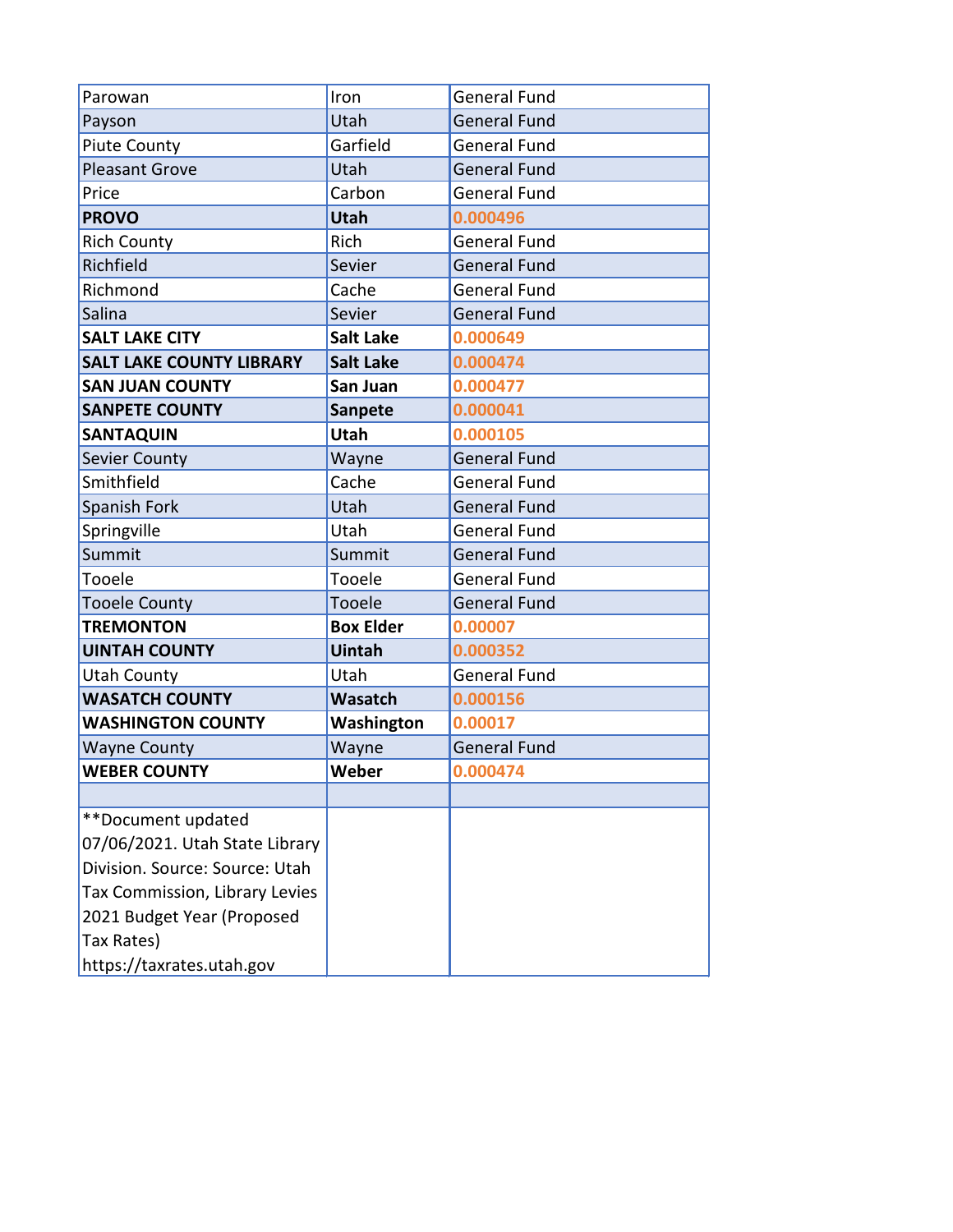## **HIGHLIGHTS**

Г

**● 27 libraries in Utah had a dedicated library tax levy in 2020**

**● 23 libraries saw a decrease in their 2020 proposed tax rate, 3 libraries saw an increase, and 1 saw no change.**

| <b>Libraries that experienced LOSS</b> | <b>Libraries that experienced GAIN</b> |       |
|----------------------------------------|----------------------------------------|-------|
| $-2.85%$                               | <b>Minimum</b>                         | 2.18% |
| $-7.89\%$                              | Median                                 | 3.49% |
| $-8.26%$                               | Average                                | 3.82% |
| $-21.25%$                              | <b>Maximum</b>                         | 5.78% |

| <b>ENTITY NAME</b>       | 2020 PROPOSED TAX 2021 PROPOSED<br><b>RATE</b> | <b>TAX RATE2</b> | % OF DECREASE<br><b>OR INCREASE 19</b><br>vs. 20 |
|--------------------------|------------------------------------------------|------------------|--------------------------------------------------|
| <b>BEAVER COUNTY</b>     | 0.000076                                       | 0.000073         | $-3.95%$                                         |
| <b>BOX ELDER COUNTY</b>  | 0.000121                                       | 0.000113         | $-6.61%$                                         |
| <b>BRIGHAM CITY</b>      | 0.00059                                        | 0.00059          | 0.00%                                            |
| <b>DAVIS COUNTY</b>      | 0.000319                                       | 0.000289         | $-9.40%$                                         |
| <b>DUCHESNE COUNTY</b>   | 0.000275                                       | 0.000281         | 2.18%                                            |
| <b>EMERY COUNTY</b>      | 0.000398                                       | 0.000421         | 5.78%                                            |
| <b>GRAND COUNTY</b>      | 0.000486                                       | 0.000445         | $-8.44%$                                         |
| <b>GUNNISON</b>          | 0.000173                                       | 0.000154         | $-10.98%$                                        |
| <b>HIGHLAND</b>          | 0.000159                                       | 0.000147         | $-7.55%$                                         |
| <b>IRON COUNTY</b>       | 0.000057                                       | 0.000053         | $-7.02%$                                         |
| <b>KANE COUNTY</b>       | 0.000041                                       | 0.000039         | $-4.88%$                                         |
| LOGAN                    | 0.000699                                       | 0.000612         | $-12.45%$                                        |
| <b>MORGAN COUNTY</b>     | 0.000181                                       | 0.000165         | $-8.84%$                                         |
| <b>MOUNT PLEASANT</b>    | 0.000711                                       | 0.000597         | $-16.03%$                                        |
| <b>MURRAY</b>            | 0.000439                                       | 0.000418         | $-4.78%$                                         |
| <b>NORTH LOGAN</b>       | 0.000451                                       | 0.000406         | $-9.98%$                                         |
| <b>PROVO</b>             | 0.000529                                       | 0.000496         | $-6.24%$                                         |
| <b>SALT LAKE CITY</b>    | 0.00068                                        | 0.000649         | $-4.56%$                                         |
| <b>SALT LAKE COUNTY</b>  | 0.000515                                       | 0.000474         | $-7.96%$                                         |
| <b>SAN JUAN COUNTY</b>   | 0.000491                                       | 0.000477         | $-2.85%$                                         |
| <b>SANPETE COUNTY</b>    | 0.000045                                       | 0.000041         | $-8.89%$                                         |
| SANTAQUIN                | 0.000114                                       | 0.000105         | $-7.89%$                                         |
| <b>TREMONTON</b>         | 0.00007                                        | 0.000066         | $-5.71%$                                         |
| <b>UINTAH COUNTY</b>     | 0.000447                                       | 0.000352         | $-21.25%$                                        |
| <b>WASATCH COUNTY</b>    | 0.000162                                       | 0.000156         | $-3.70%$                                         |
| <b>WASHINGTON COUNTY</b> | 0.000189                                       | 0.00017          | $-10.05%$                                        |
| <b>WEBER COUNTY</b>      | 0.000458                                       | 0.000474         | 3.49%                                            |